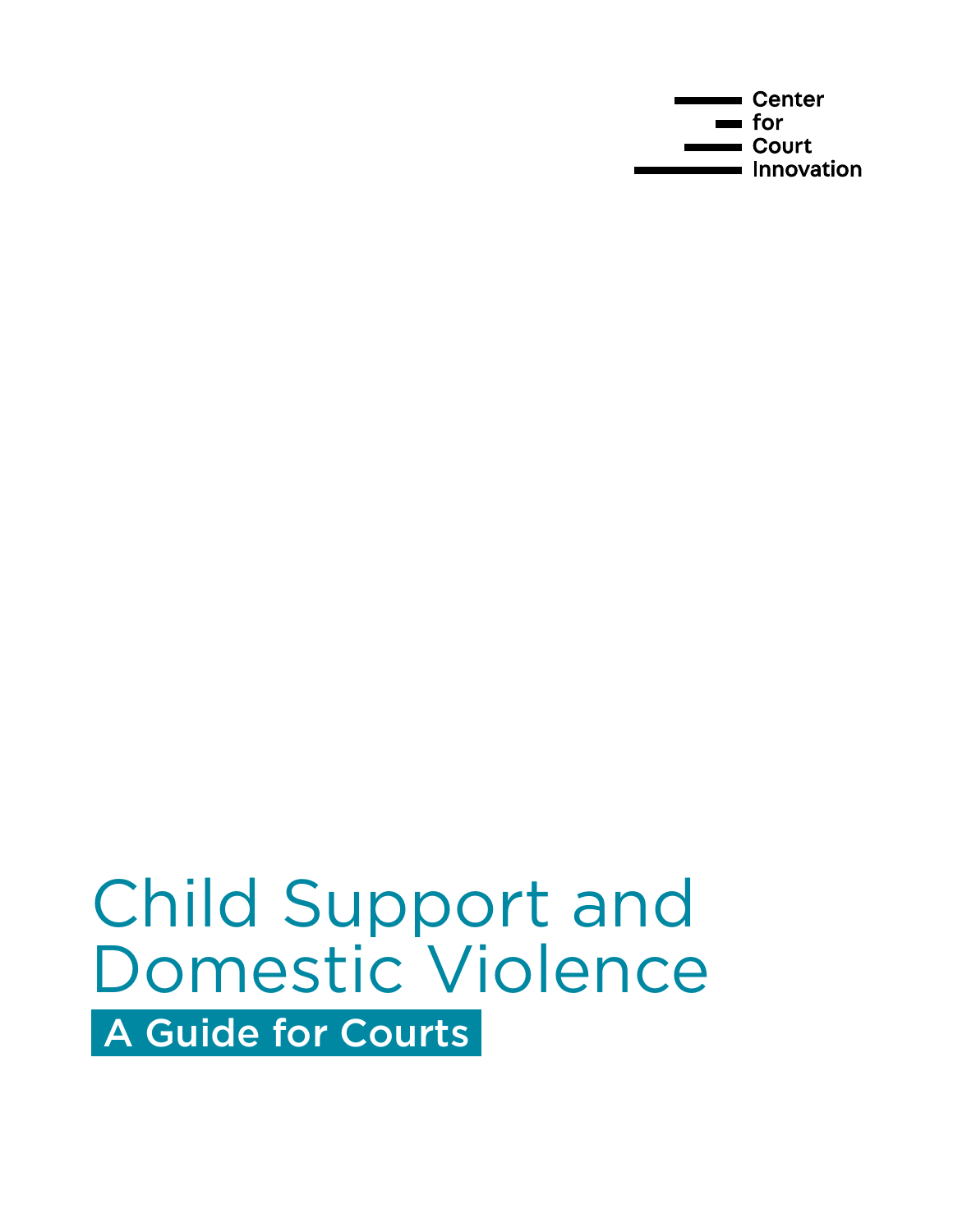#### **Center for Court Innovation**

520 Eighth Avenue New York, NY 10018 p. 646.386.3100 f. 212.397.0985 [courtinnovation.org](https://www.courtinnovation.org) 

#### **Author**

Kate Wurmfeld Center for Court Innovation

#### Darren Mitchell

Consultant, National Council of Juvenile and Family Court Judges

#### **Acknowledgements**

This project is supported by grant 2015-TA-AX-K023 awarded by the Office on Violence Against Women, U.S. Department of Justice. The opinions, findings, conclusions, and recommendations expressed in this program are those of the authors and do not necessarily reflect the views of the U.S. Department of Justice.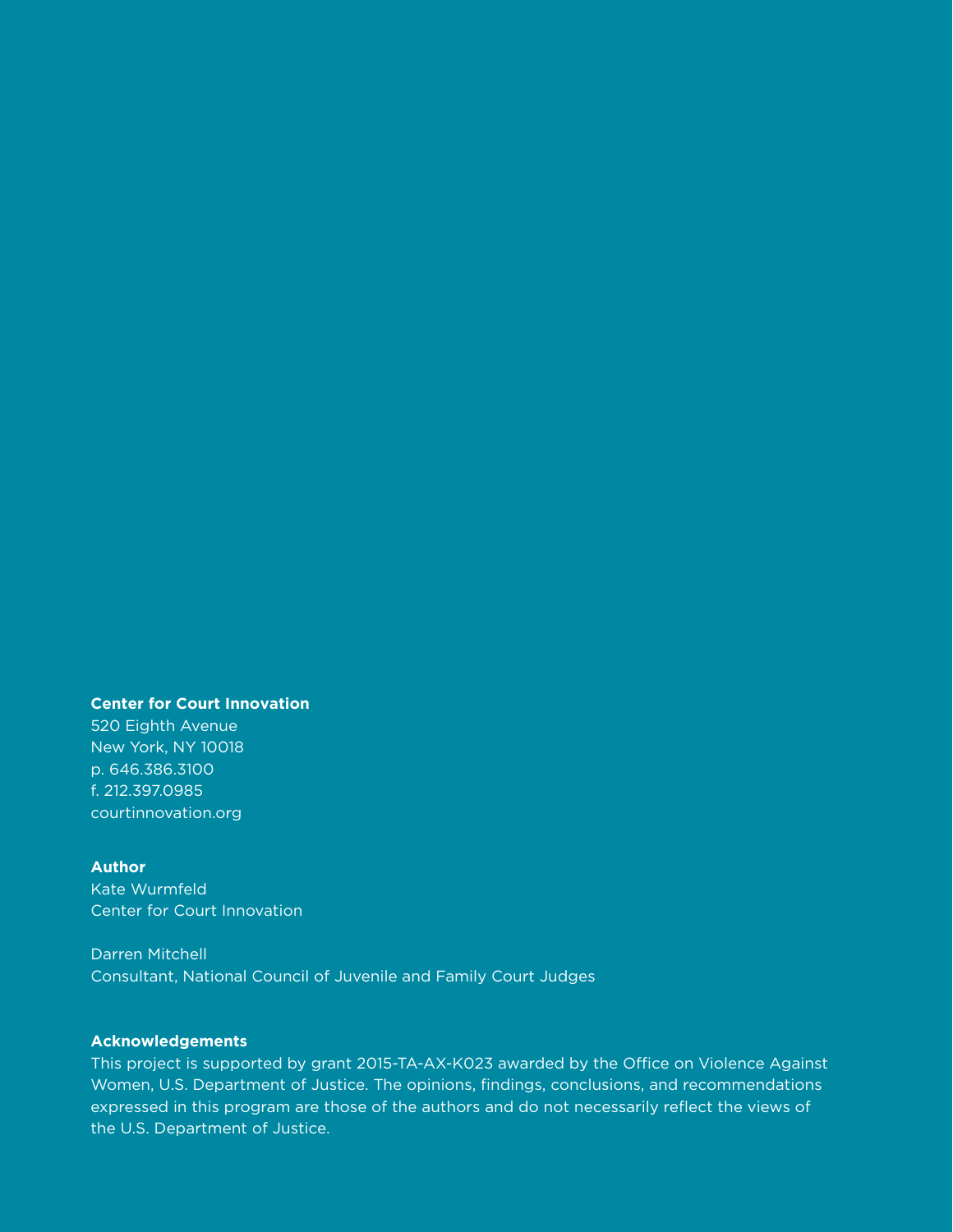# **Table of Contents**

| Increase self-represented survivors' understanding of and access to child support |  |
|-----------------------------------------------------------------------------------|--|
|                                                                                   |  |
|                                                                                   |  |
|                                                                                   |  |
|                                                                                   |  |
|                                                                                   |  |
|                                                                                   |  |
|                                                                                   |  |
|                                                                                   |  |
|                                                                                   |  |
|                                                                                   |  |
|                                                                                   |  |
|                                                                                   |  |
|                                                                                   |  |
|                                                                                   |  |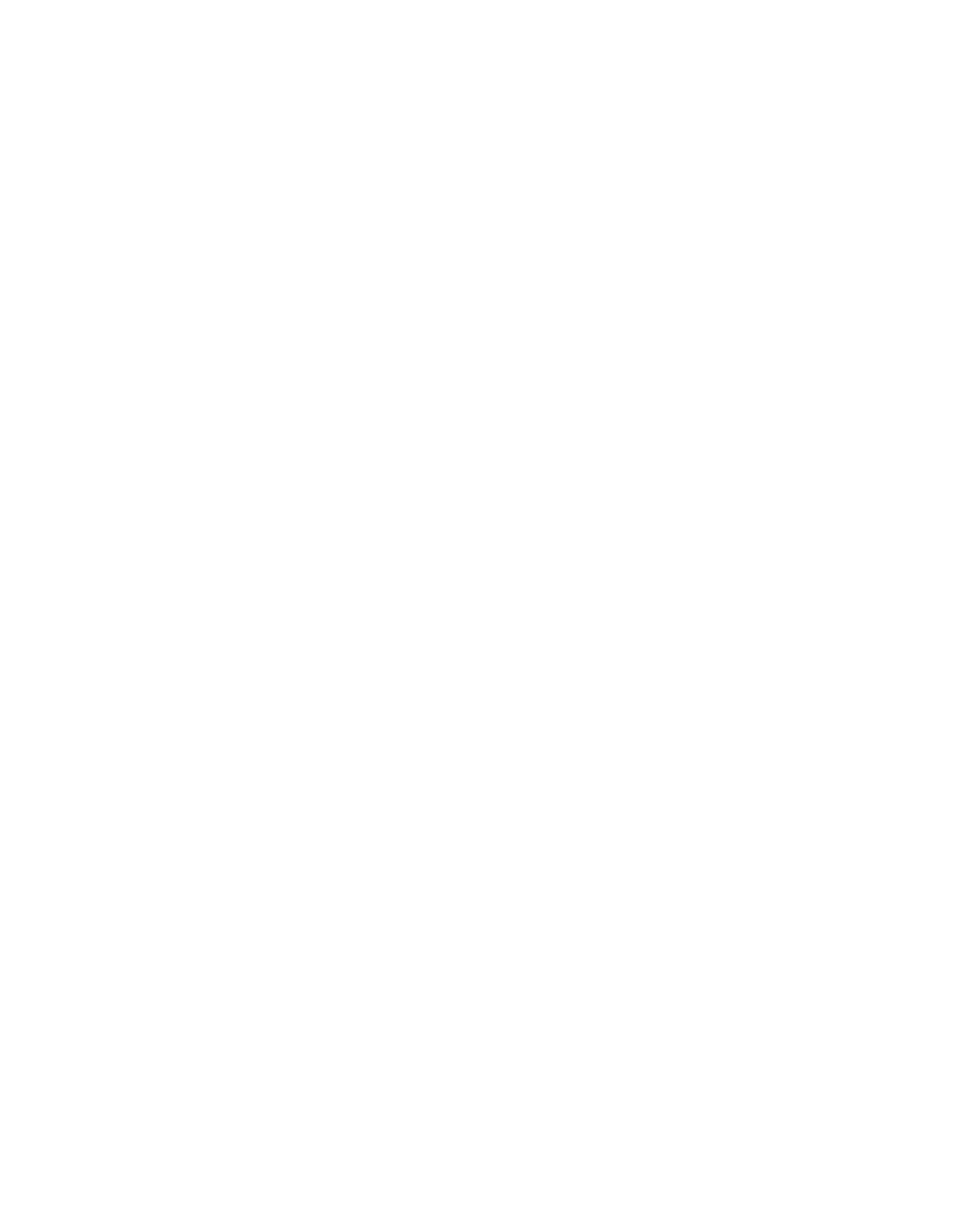# Overview Key

## **WHY INCREASING SAFER ACCESS TO CHILD SUPPORT IS SO IMPORTANT FOR SURVIVORS OF DOMESTIC VIOLENCE**

Economic insecurity plagues many domestic violence survivors, long after they have separated from their abusive partners. Lack of financial resources undermines survivors' ability to leave and begin a new life. In many cases, survivors have a hard time achieving financial independence after enduring economic abuse by partners who have sabotaged their jobs, encumbered them with debt, or ruined their credit scores.

In addition to jeopardizing the safety of survivors and their children, economic insecurity may lead to additional adverse outcomes, including poor health and housing instability.<sup>1</sup>

For survivors with children, child support can help them to achieve financial stability and independence. For those with income below the poverty level, child support represents nearly half of custodial parents' income.2 Unfortunately, obtaining a child support order and subsequent enforcement may be fraught with difficulty. At best, the child support system is complex and confusing. At worst, it requires survivors to take steps that endanger them and their children.

This guide outlines how courts can work with child support agencies to provide domestic violence survivors with the support they need to make informed, voluntary decisions about whether to pursue child support, and to make the process safe and effective for those survivors who choose to pursue it.

# Elements

## **LEADERSHIP**

Improving a process as complicated as child support demands the concerted effort of a diverse group of partners. Strong, effective leadership is critical to garner the necessary buy-in and to manage and sustain the effort. Such leadership does not have to come exclusively from the court or child support agency—ideally, they can partner with other provider agencies to assume joint leadership of the work.

#### **COLLABORATION**

No single individual or agency is in a position to assess current practices and develop and implement effective changes alone. We suggest that as a community begins to develop a plan to assess and improve its child support system's response to domestic violence, everyone with a stake should be identified and recruited to join the effort. Participants should have a full seat at the table and be encouraged to contribute meaningfully to the work, in an environment of mutual respect and trust. Early meetings can focus on the shared goals of facilitating safe access to child support and understanding the challenges in the system for survivors of domestic violence.

#### **MULTIPLE ENTRY POINTS**

Domestic violence survivors have multiple possible entry points into the legal system. Everyone working with survivors, whether they are part of the justice system or a community-based organization, should be able to provide survivors with information about how to take advantage of protective measures if they choose to pursue child support. In addition,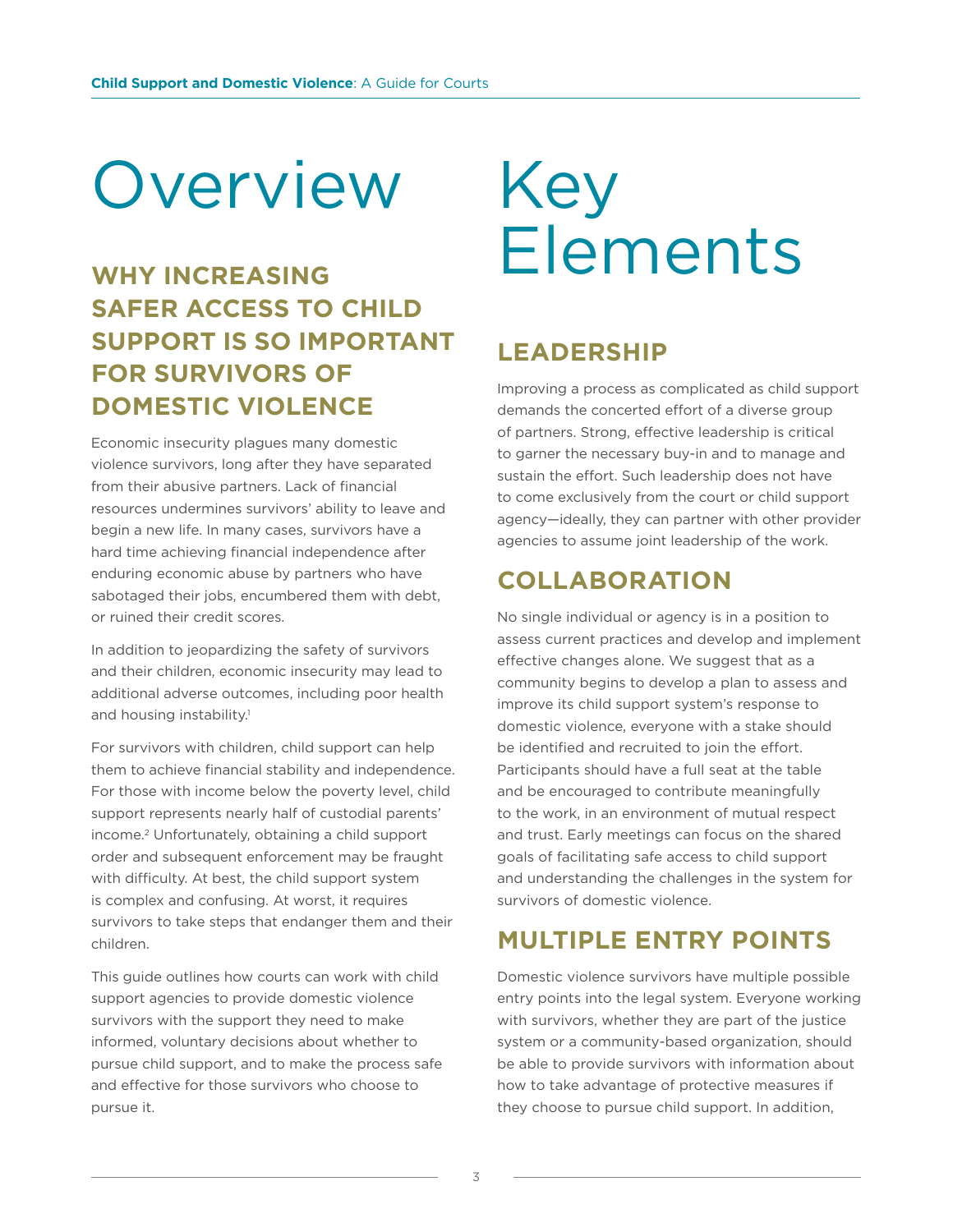they should be able to provide or refer victims to legal representation or other assistance, so that no matter what entry point they choose, survivors can obtain the support they need.

#### **CULTURAL RESPONSIVENESS AND MEANINGFUL ACCESS FOR ALL**

To be accessible to all families seeking child support, everyone in the system must be welcoming and responsive to individuals from all cultures. Individuals from underserved or marginalized groups may have legitimate distrust of the child support system and perceive it as punitive and unsympathetic to their financial struggles.<sup>3</sup> Agencies should work with culturally specific community organizations and take steps to assess and improve their cultural responsiveness. Agencies must also strive to provide meaningful access to community members with limited English proficiency, who are deaf or hard of hearing, and whose physical and/or cognitive disabilities impair their ability to pursue legal relief.

#### **PROCEDURAL JUSTICE**

Procedural justice refers to litigants' experience of court and other justice-system procedures. Research demonstrates that litigants feel more positive about court outcomes when the following elements of procedural justice are present: voice, respect, neutrality, understanding, and helpfulness. Studies in a variety of court contexts have established that ensuring procedural justice can produce positive outcomes, including enhanced compliance with court orders, greater public trust, and reduced recidivism. In the child support context, incorporating procedural justice principles in court programs can increase child support payments, reduce negative consequences, and build healthy parent-child relationships.4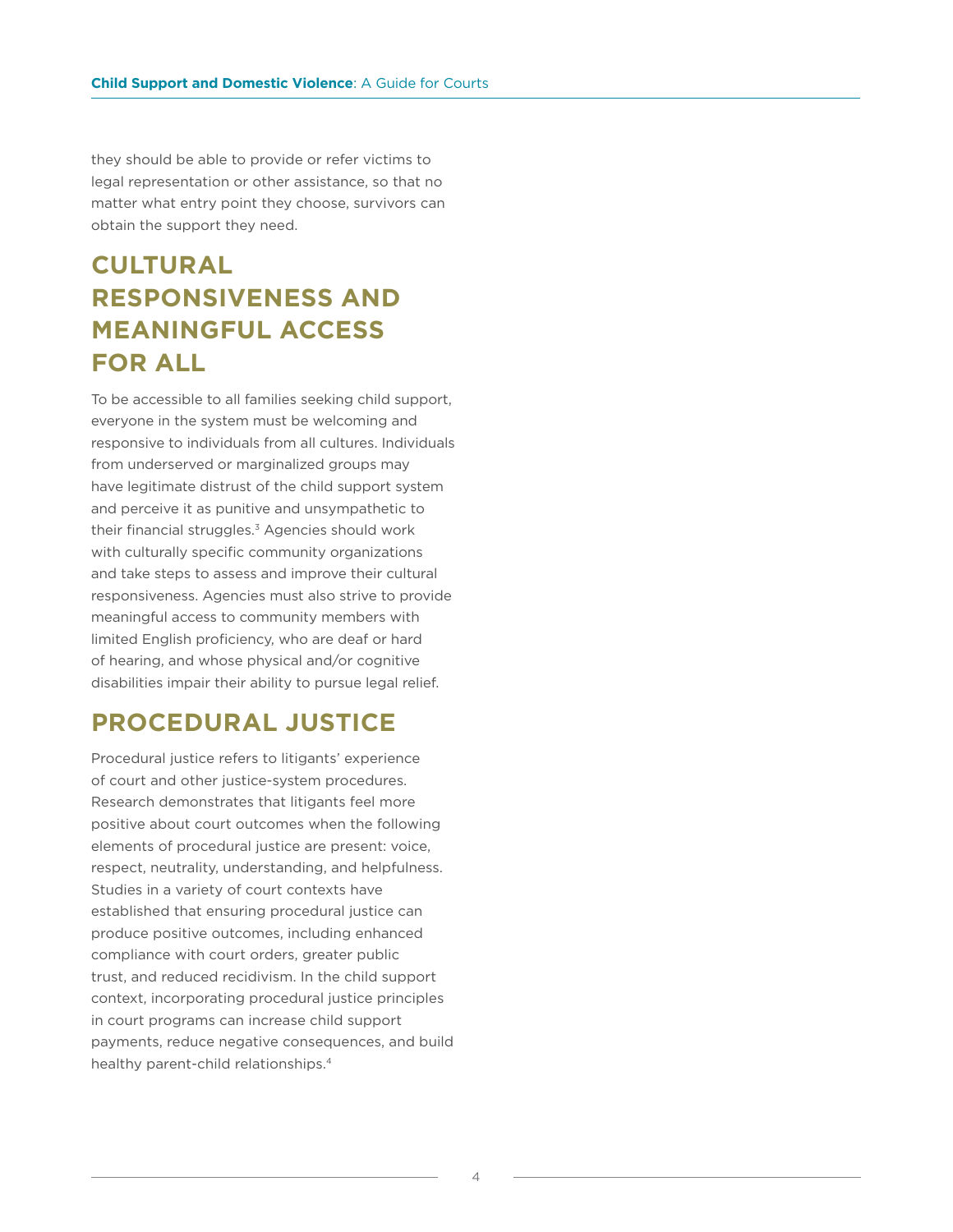# What Courts Can Do

Courts, whether as part of a civil protection order case or in long-term family court cases (e.g., paternity or divorce/dissolution), play a primary role in providing parents with safe and effective access to child support. Courts foster informed participation by litigants in the child support system, help keep parents and children safe throughout the process, and monitor compliance with and facilitate enforcement of support orders.

Courts are obliged to remain neutral and impartial in the administration of justice. However, this obligation does not prevent coordination with other participants in the child support system or providing information to the parties to further the effective administration of justice. We encourage courts to explore creative approaches to coordination and increasing litigants' understanding of their rights and obligations in child support cases, in a transparent, even-handed manner that preserves the neutrality and the perception of neutrality among all participants and the public. We recognize that this is not always easy to do. Given the way the child support process is structured and kept separate from other case types, there may be challenges to understanding the context of a case or to working with child support agencies in a collaborative way.

**This section outlines steps and suggestions of how to do so. At the end of the toolkit, there are additional examples that serve as useful models for how courts are working with child support agencies in different states and counties.** 

## **STEP 1 CONSIDER CO-LOCATION WITH CHILD SUPPORT AGENCIES**

Courts can provide child support agency staff with space within the court to meet with litigants involved in civil protection order and other family court cases, including in specialized court units addressing domestic violence. In many jurisdictions, child support hearings may take place in a completely different part of the courthouse from other case types, which can make providing information more challenging. Agency staff can be located at court intake centers, including domestic violence intake centers, self-help centers, and even within individual courtrooms in which child support issues may arise (including civil protection order courtrooms).

Educate judicial officers about safeguards for victims available under federal and state laws, highlighting the "good cause" waiver, which exempts parents receiving public benefits (including Temporary Assistance for Needy Families (TANF), Medicaid and, in some states, Child Care Assistance and SNAP) from the requirement that they assist child support agency efforts to collect support from the other parent. Judicial officers should be aware of the local child support agency's approach to implementation of the good cause waiver (for instance, judicial officers may be asked to sign an order to terminate an existing child support order at the behest of the child support agency).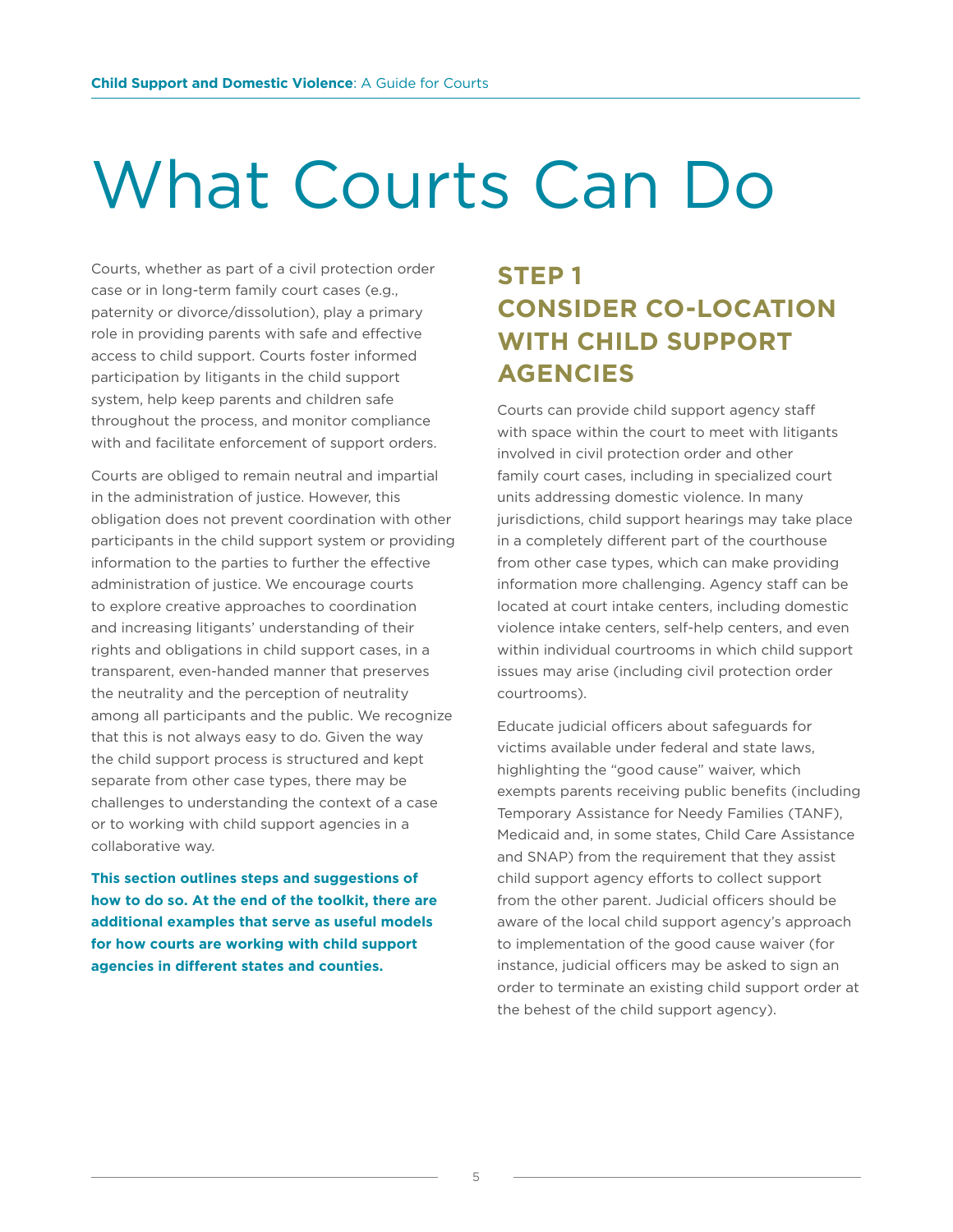#### **STEP 2 TRAIN JUDICIAL OFFICERS ABOUT CHILD SUPPORT**

Also, educate judicial officers about the Family Violence Indicator (FVI) and how it operates in your jurisdiction. Setting the Family Violence indicator on a parent and child in need of protection triggers confidentiality mechanisms that can prevent the abusive parent from using the child support system, and specifically the Federal Parent Locator Service, to discover the location of the victim-parent or child. Agency staff should educate judicial officers on their potential role in ensuring that an Family Violence Indicator is set and communicated to key agencies in cases involving domestic violence. In some instances, a judicial officer would be called upon to make the determination about whether a parent and child's identifying information should be protected that would lead to application of the FVI by child support agency staff.

The federal Office of Child Support Enforcement, United States Department of Health and Human Services, has developed a judicial bench card on this issue. It is available at [https://www.acf.hhs.gov/](https://www.acf.hhs.gov/sites/default/files/ocse/domestic_violence_and_child_support.pdf) [sites/default/files/ocse/domestic\\_violence\\_and\\_](https://www.acf.hhs.gov/sites/default/files/ocse/domestic_violence_and_child_support.pdf) [child\\_support.pdf](https://www.acf.hhs.gov/sites/default/files/ocse/domestic_violence_and_child_support.pdf).

Judicial domestic violence benchbooks from Pennsylvania and Texas also provide information on the FVI:

#### **TEXAS FAMILY VIOLENCE BENCHBOOK, P. 861-862**

"[Federal Parent Locator Service] confidentiality determination. When called upon, the court handling the child support, custody, visitation, or abduction case must make a determination about whether or not to disclose the information in the FPLS based on potential for harm to a party or child."

#### **PA DV BENCHBOOK, PP. V-7 TO V-8**

"In Pennsylvania, information is safeguarded in the Pennsylvania Child Support Enforcement System (PACSES) by placing an FVI on the victim's electronic file. When an FVI is placed in the PACSES file, the domestic relations office is instructed to remove the victim's address and phone number, employer information, the child's school information, whether the victim is in a shelter, and the amount of benefits received."

Judicial benchbooks addressing domestic violence should contain a section devoted to child support, including specific information and guidance regarding protections built into the child support process for domestic violence victims (such as the good cause waiver and the family violence indicator.5

## **STEP 3 INCREASE SELF-REPRESENTED SURVIVORS' UNDERSTANDING OF AND ACCESS TO CHILD SUPPORT**

Courts should provide domestic violence survivors with user-friendly information about obtaining and enforcing child support orders in both civil and criminal cases. Courts can disseminate information about how to obtain child support safely at every point at which survivors interact with the legal system through court-based intake and self-help centers, on court websites, and instructional information disseminated with petitions and other forms. They can also inform parties that any child support included as part of a civil protection order terminates upon expiration of the protection order and that a new order would need to be obtained to ensure that support continues.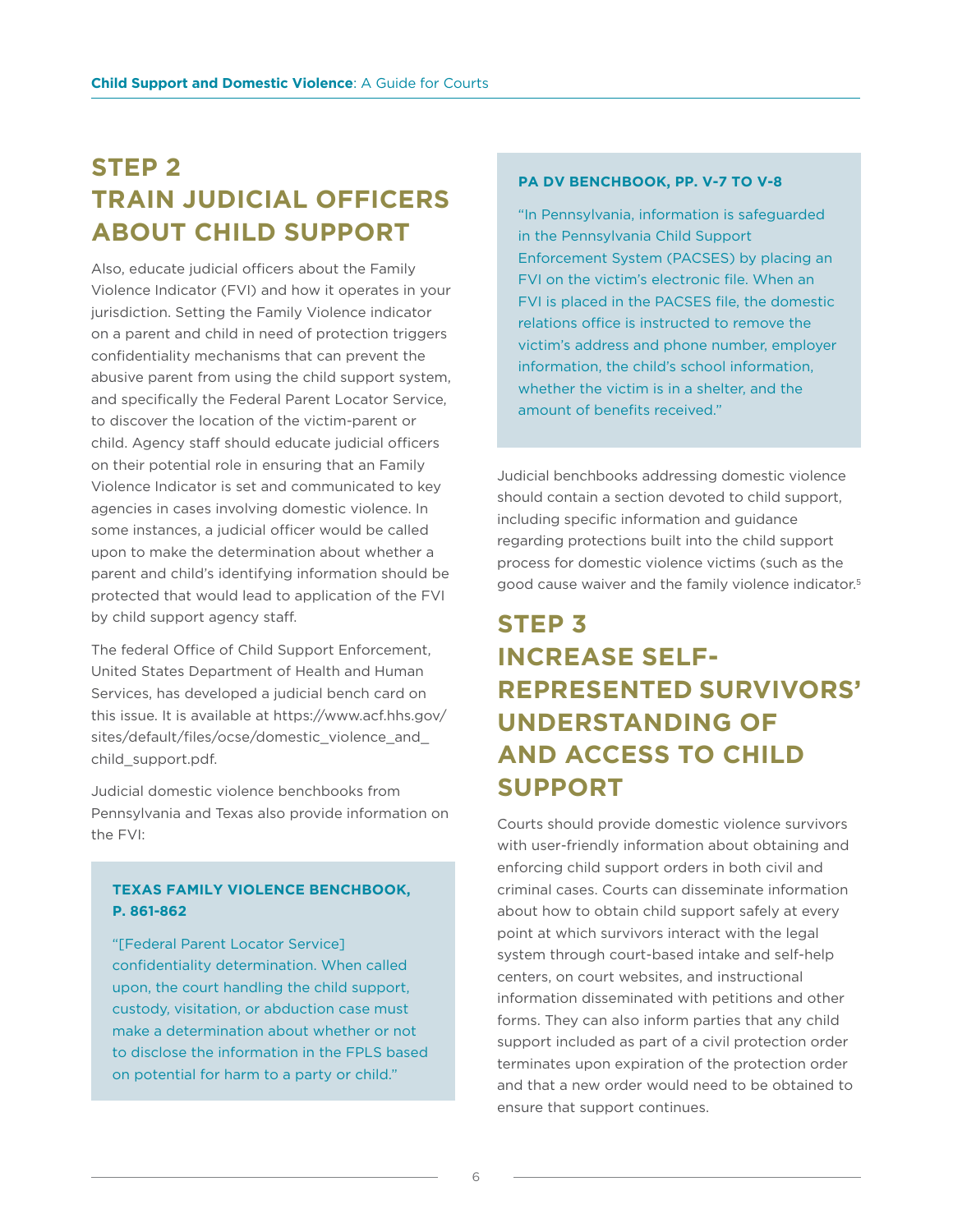Informational materials and support by court staff should include information about how a victim can assert that she is a victim of domestic violence and seek omission or non-disclosure of personally identifying information on pleadings and court orders. Legal services and advocacy organizations in many communities have developed user-friendly, domestic violence focused information materials for victims, which can be made available in the courthouse.

#### **STEP 4 ENHANCE JUDICIAL OFFICERS' RESPONSE TO REQUESTS FOR CHILD SUPPORT IN CASES INVOLVING DOMESTIC VIOLENCE**

Judicial officers should consider adapting the following practical suggestions when issuing child support orders for survivors of domestic violence, consistent with local law and best practice:6

- In the absence of better information, especially if the obligor party (the parent responsible for child support) does not appear, impute a minimum wage or use recent wage reports provided by child support enforcement attorneys to calculate a bare minimum obligation and get the order in place.
- Issue orders that prevent the need for any contact between the survivor and the obligor, including by:
	- Using income deduction orders, where authorized, to require payments to be deducted directly from the obligor parent's paycheck and transmitted to the payee through the public agency that processes child support
	- Requiring payment to the state disbursement unit if the obligor does not have a regular income, which will transmit the funds to the parent or other payee; this can eliminate opportunities for an abuser to make contact

with the survivor using the pretext of child support payment

- Refusing obligors' proposals to make direct deposits into the survivor's bank account; such orders could allow the abuser access to the survivor's banking information and also result in disputes over whether payments were made
- Avoiding orders for the obligor to make direct payments to the survivor, which could subject the victim to undue contact and forms of abuse
- Ordering that payments for insurance for the home or car be paid directly to creditors, with evidence of payment produced on demand, rather than involving the survivor parent.
- Ordering direct payment of health care costs, including insurance and uncovered expenses, to the relevant entity, rather than to the survivor
- Strongly consider ordering temporary support in protection order and long-term family court cases (divorce/dissolution and paternity). Such orders can provide survivors with immediate financial support and reduce the burden on them to make multiple court appearances.
- Where authorized, determine if the respondent/ defendant has employer-provided medical insurance and, if so, order that the coverage continue or be put in place for the survivor and children.
- Develop a mechanism to inform judicial officers deciding child support about any existing support orders, to avoid the issuance of conflicting orders.
- Ensure that any child support awarded as part of a civil protection order or other court order is in compliance with the jurisdictional and other provisions of the federal Full Faith and Credit for Child Support Orders Act, 28 U.S.C. § 1738B, and the issuing state's Uniform Interstate Family Support Act (UIFSA).<sup>7</sup>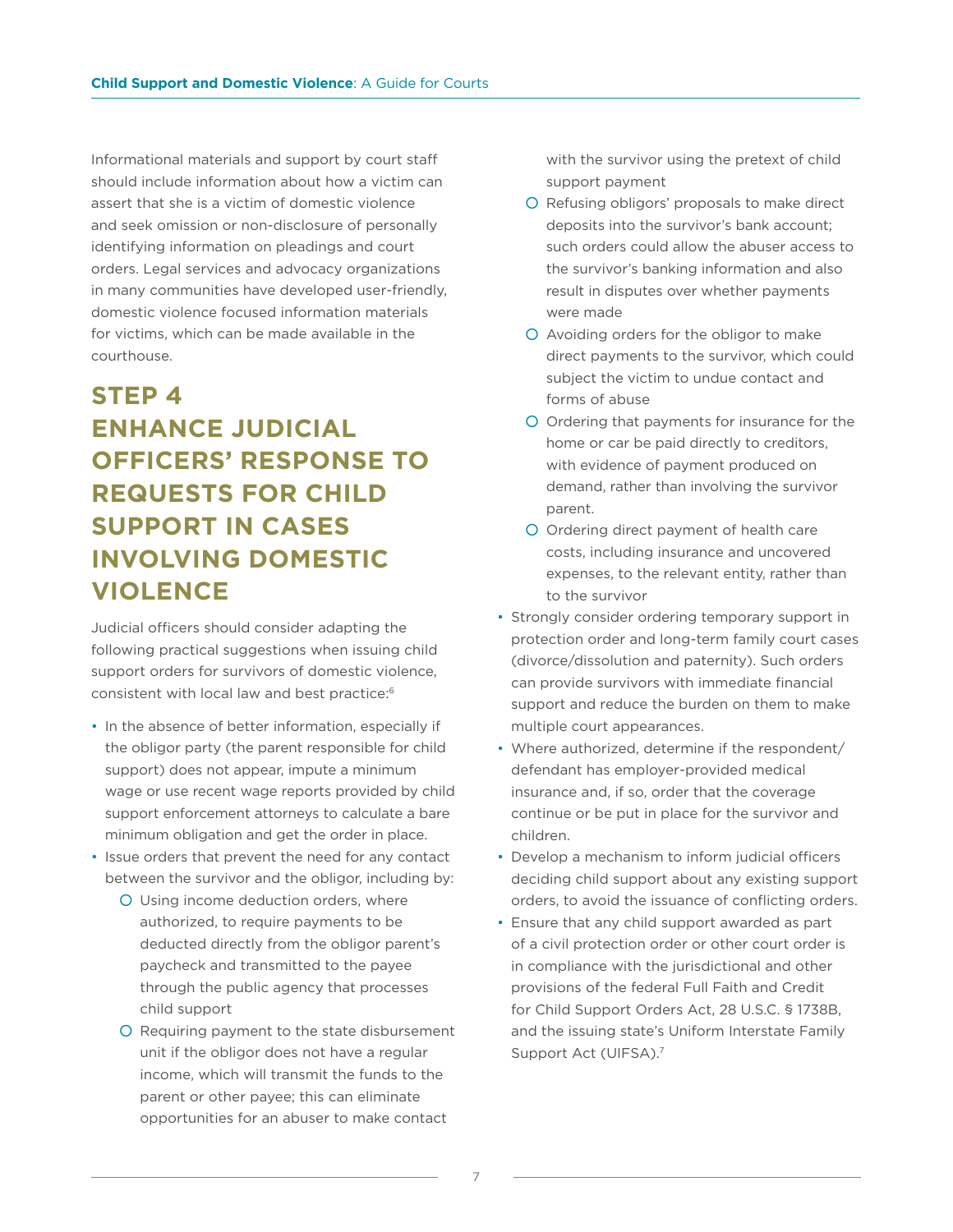## **STEP 5 ENHANCE JUDICIAL OFFICERS' ABILITY TO MONITOR COMPLIANCE AND FACILITATE ENFORCEMENT OF CHILD SUPPORT ORDERS**

Courts should consider several strategies to ensure that obligor parents comply with support orders and that victims have ready access to enforcement processes, including:

- Provide litigants with oral and written information on how to enforce child support orders and on any compliance review mechanism that is implemented by the court. For instance, Texas' getchildsupportsafely.org website includes information for victims, including a video, on modification and enforcement of child support orders [\(http://www.getchildsupportsafely.org/](http://www.getchildsupportsafely.org/video-view/21) [video-view/21](http://www.getchildsupportsafely.org/video-view/21)).
- Implement a compliance review process to ensure that all obligations are satisfied; consider cancelling the hearing if the obligor parent provides proof of compliance within an established time frame; inform the custodial parent that her participation in the hearing is voluntary.
- Provide information to litigants about the required forms and process for filing a motion for contempt due to noncompliance with a support order.
- Ensure that the forms and process are accessible and understandable to litigants by seeking feedback from self-represented litigants, victim advocacy organizations, and legal services providers.
- Ensure that the court provides prompt relief in cases where there is a finding that the obligor parent is in contempt. This can include enforcement mechanisms, but also assistance for parents who have barriers to making payments.

#### **STEP 6 TAKE STEPS TO ENSURE THE SAFETY OF THE CHILD SUPPORT PROCESS FOR SURVIVORS**

Courts can incorporate practices and procedures in cases addressing child support to safeguard survivors and their children by:

- Facilitating telephone or video participation in court hearings by survivors;
- Alerting court security in advance to cases involving domestic violence;
- Informing survivors about address confidentiality programs;
- Providing referrals to domestic violence advocacy programs that can assist with safety planning and with navigating the court process.

If security and safety measures are not routinely implemented by the court hearing child support matters, the following measures should be put in place in cases involving domestic violence:

- Establish separate entrances and exits, waiting areas, and other means of maintaining physical separation of the parties, both inside the courthouse and within courtrooms;
- Permit the survivor to depart from the hearing first, followed by the abusive parent after a waiting period;
- Offer survivors the option of having security staff escort them to their vehicles or other form of transportation.
- •
- •

**•**

- **•**
- 
- 
- **• •**
	-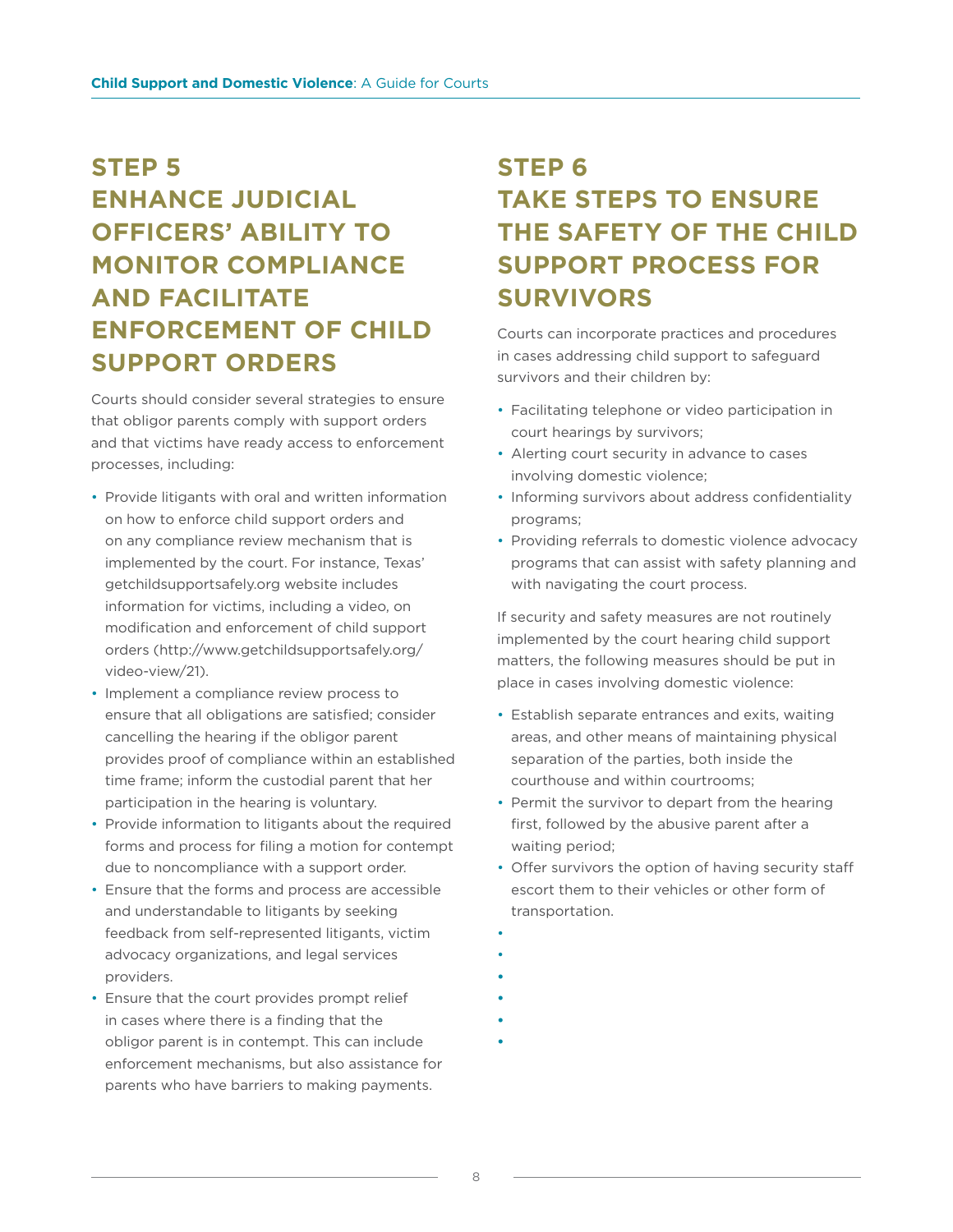# Examples in Practice

#### **ALASKA**

The Alaska Court System's document for self-represented litigants in protection order cases, "How to Represent Yourself in Alaska's DomesticViolence Protective Order Process," provides specific instructions regarding requests for child support as part of that process. ([https://public.](https://public.courts.alaska.gov/web/forms/docs/pub-22.pdf) [courts.alaska.gov/web/forms/docs/pub-22.pdf\)](https://public.courts.alaska.gov/web/forms/docs/pub-22.pdf)

#### **CALIFORNIA**

- The California courts' online informational materials about restraining orders including specific instructions regarding requests for child support as part of the process, including instructional videos on how to complete the necessary paperwork [\(http://www.courts.]((http://www.courts.ca.gov/1264.htm) [ca.gov/1264.htm]((http://www.courts.ca.gov/1264.htm))
- Yolo County, California: Empower Yolo, the local victim services agency, has been collaborating with the local child support agency since 2015. Empower Yolo reached out to the agency and requested that an agency worker participate in a weekly family law clinic to provide information and support in a confidential location. Caseworkers can provide myriad services, including checking on a case's status, assisting with modifications of support orders, completing new income/expense declarations, and explaining the court process and available safety measures.<sup>8</sup>

#### **HENNEPIN COUNTY (MINNEAPOLIS), MINNESOTA**

• In Hennepin County (Minneapolis), Minnesota, there are ongoing efforts to have a child support agency representative present at the Domestic Abuse Services Center for any victims considering child support court. Once a victim has completed the child support application, it is sent to the child support agency. A child support officer will be present at the initial civil protection order hearing, where the officer can assist in setting support at that first hearing.

• The child support agency, with court collaboration, has trained domestic violence victim advocacy organizations, including those based at the Domestic Abuse Service Center and community-based organizations on the available child support services in Hennepin County, how to complete necessary paperwork, and on what the implications and subsequent actions when a request for child support is initiated (aimed at enabling advocates to explain and problem-solve/ safety-plan with victims); also developing a quick reference guide for victims on these topics to facilitate informed decision-making in topics to help enhance access to justice, such as trauma, procedural justice and implicit bias. Consider technical assistance to help in identifying topics, faculty and planning training for courts.

#### **MIAMI-DADE COUNTY, FLORIDA**

During implementation of the Miami-Dade Parenting Time Opportunities for Children (PTOC) program, the lead agency (the State Attorney's Office's Child Support Program) and its partners, including local domestic violence service providers and the Florida Coalition Against Domestic Violence) determined that individuals seeking child support who disclosed that they were domestic violence survivors should not participate in the mediation process intended to create parenting time plans. Instead, the collaborative team designed and implemented several strategies intended to protect abused parents seeking child support, including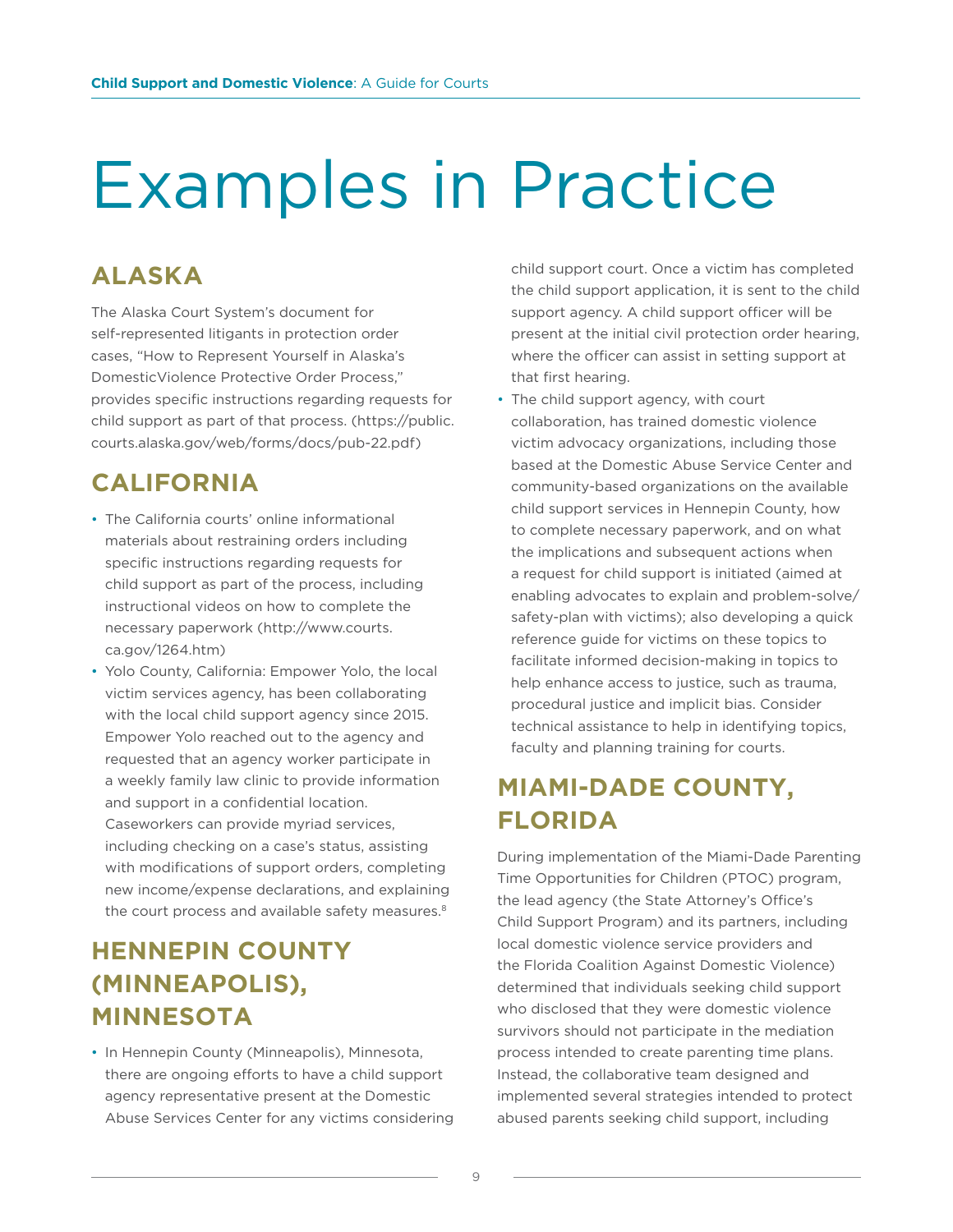comprehensive and ongoing training of child support staff about domestic violence and effective screening and protocols for referral of survivors to domestic violence service providers and other needed services. An independent evaluation report on the program concluded that as a result of an evidence-based violence screening tool and specific trainings, more cases of family violence in Miami-Dade County were more readily identified. Child Support Program staff were able to assist these families with referrals to obtain necessary services, and they received the immediate assistance essential to ensuring better lives and safer environments for themselves and their children.<sup>9</sup>

## **PICKENS COUNTY, GEORGIA**

In Pickens County, Georgia, a Child Support and Domestic Violence Court hears petitions for civil protection orders, issues child support orders, and monitors compliance with such orders.

#### **TEXAS**

The Texas Office of the Attorney General's Child Support Division and the Texas Council on Family Violence partnered to develop a website, instructional videos, and other resources for litigants in domestic violence cases, available at [getchildsupportsafely.org.](http://getchildsupportsafely.org) Resources include worksheets for advocates assisting survivors with child support that address such topics as whether child support is right for the victim (risks and benefits), pre-court logistics (evidence gathering, transportation to court, seeking safety measures and accommodations at court, etc.), and obtaining safe and workable court orders (documenting domestic violence, custody and visitation issues, address nondisclosure).<sup>10</sup> The Texas Attorney General's office also maintains a comprehensive

list of frequently asked questions about child support and domestic violence at [https://www2.](https://www2.texasattorneygeneral.gov/faq/cs-information-for-survivors-of-family-violence-frequently) [texasattorneygeneral.gov/faq/cs-information-for](https://www2.texasattorneygeneral.gov/faq/cs-information-for-survivors-of-family-violence-frequently)[survivors-of-family-violence-frequently-asked](https://www2.texasattorneygeneral.gov/faq/cs-information-for-survivors-of-family-violence-frequently)[questions,](https://www2.texasattorneygeneral.gov/faq/cs-information-for-survivors-of-family-violence-frequently) as well as an informational brochure for victims at [https://www2.texasattorneygeneral.gov/](https://www2.texasattorneygeneral.gov/files/cs/get_cs_safely.pdf) [files/cs/get\\_cs\\_safely.pdf](https://www2.texasattorneygeneral.gov/files/cs/get_cs_safely.pdf)

#### **WASHINGTON, D.C.**

In the District of Columbia Superior Court, the child support agency has a support enforcement specialist within the court's Domestic Violence Intake Center in the courthouse. Victims can speak with the specialist, who gathers the information necessary to open a child support and/or paternity establishment case in Superior Court.

## Resources

#### **ACCESS TO JUSTICE**

[https://www.courtinnovation.org/access-justice](https://www.courtinnovation.org/access-justice-domestic-violence)[domestic-violence](https://www.courtinnovation.org/access-justice-domestic-violence)

[https://www.courtinnovation.org/publications/](https://www.courtinnovation.org/publications/effective-court-communication-assessing-need-language-a) [effective-court-communication-assessing-need](https://www.courtinnovation.org/publications/effective-court-communication-assessing-need-language-a)[language-access-services-limited-english](https://www.courtinnovation.org/publications/effective-court-communication-assessing-need-language-a)

## **ACCESS TO JUSTICE**

[https://www.courtinnovation.org/publications/](https://www.courtinnovation.org/publications/integrating-procedural-justice-domestic-violence-cases-) [integrating-procedural-justice-domestic-violence](https://www.courtinnovation.org/publications/integrating-procedural-justice-domestic-violence-cases-)[cases-practice-guide](https://www.courtinnovation.org/publications/integrating-procedural-justice-domestic-violence-cases-)

[https://www.courtinnovation.org/publications/](https://www.courtinnovation.org/publications/fact-sheet-integrating-procedural-justice-domestic-viol) [fact-sheet-integrating-procedural-justice-domestic](https://www.courtinnovation.org/publications/fact-sheet-integrating-procedural-justice-domestic-viol)[violence-cases](https://www.courtinnovation.org/publications/fact-sheet-integrating-procedural-justice-domestic-viol)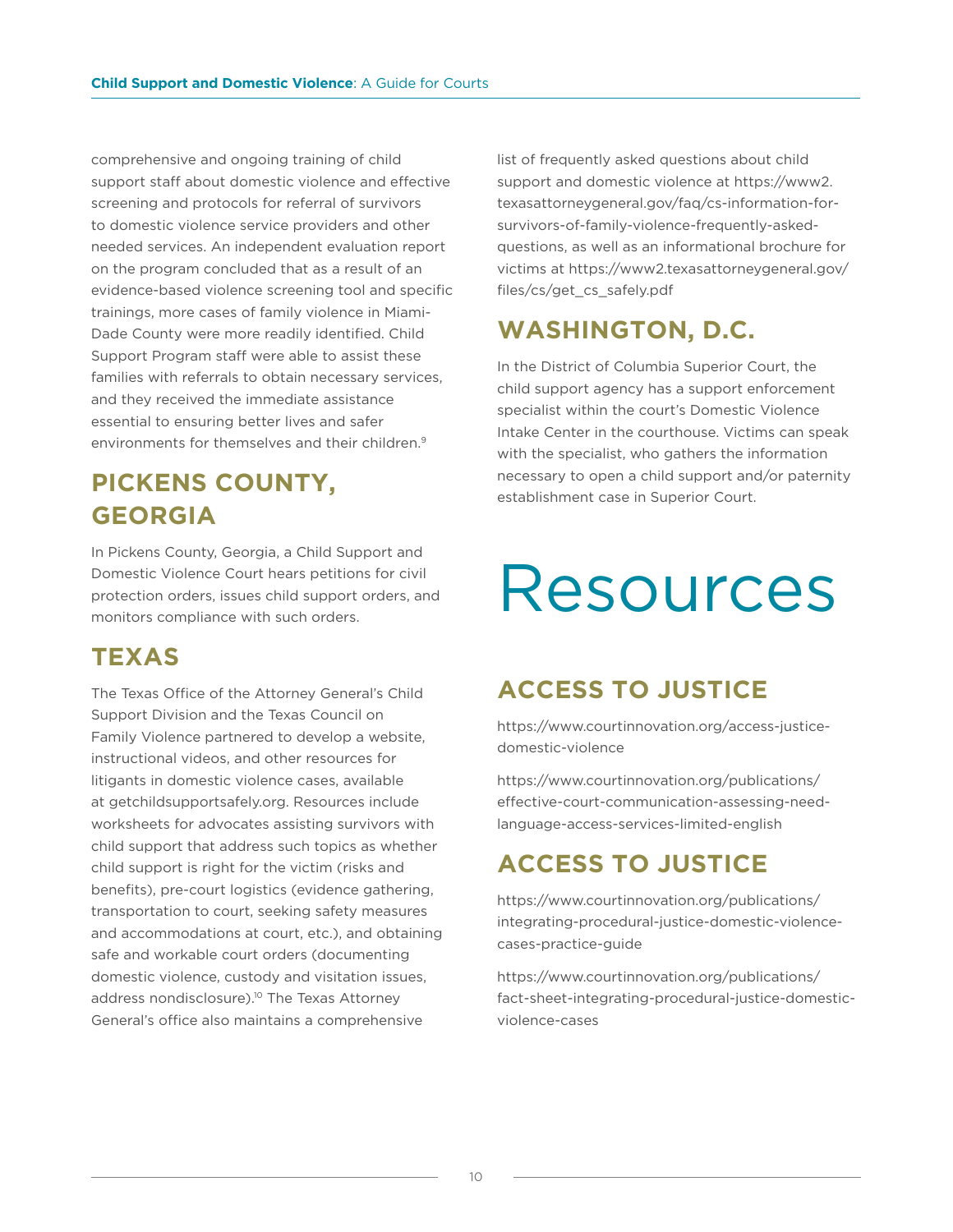# Endnotes

- **1.** See, for example, Baker, C. K., Billhardt, K. A., Warren, J., Rollins, C., & Glass, N. E. (2010). Domestic violence, housing instability, and homelessness: A review of housing policies and program practices for meeting the needs of survivors. Aggression and Violent Behavior, 15(6), 430–439; Goodman, L. A., Smyth, K. F., Borges, A. M., & Singer, R. (2009). When crises collide: how intimate partner violence and poverty intersect to shape women's mental health and coping? Trauma, Violence & Abuse, 10(4), 306–329.
- **2.** In 2008, child support payments lifted a million people from poverty; the increase in child poverty without child support would have been 4.4 percent. See [https://www.urban.org/sites/](https://www.urban.org/sites/default/files/publication/29421/412272-Child-Support-Plays-an-Increasing) [default/files/publication/29421/412272-Child-](https://www.urban.org/sites/default/files/publication/29421/412272-Child-Support-Plays-an-Increasing)[Support-Plays-an-Increasingly-Important-Role](https://www.urban.org/sites/default/files/publication/29421/412272-Child-Support-Plays-an-Increasing)[for-Poor-Custodial-Families.PDF](https://www.urban.org/sites/default/files/publication/29421/412272-Child-Support-Plays-an-Increasing).
- **3.** For a discussion by the Urban Institute about these challenges and how the child support system can harm low-income African-American noncustodial fathers and children, see [https://](https://www.urban.org/urban-wire/child-support-enforcement-can-hurt-black-low-income-noncustodial-fa) [www.urban.org/urban-wire/child-support](https://www.urban.org/urban-wire/child-support-enforcement-can-hurt-black-low-income-noncustodial-fa)[enforcement-can-hurt-black-low-income](https://www.urban.org/urban-wire/child-support-enforcement-can-hurt-black-low-income-noncustodial-fa)[noncustodial-fathers-and-their-kids.](https://www.urban.org/urban-wire/child-support-enforcement-can-hurt-black-low-income-noncustodial-fa)
- **4.** Liberty Aldrich, "Increasing support payments through court partnerships," Child Support Report, Vol. 37, No. 6 (July 2015), Office of Child Support Enforcement, U.S. Department of Health and Human Services, available at [https://](https://www.courtinnovation.org/sites/default/files/documents/july_2015_child_support_report.pdf.) [www.courtinnovation.org/sites/default/files/](https://www.courtinnovation.org/sites/default/files/documents/july_2015_child_support_report.pdf.) [documents/july\\_2015\\_child\\_support\\_report.pdf.](https://www.courtinnovation.org/sites/default/files/documents/july_2015_child_support_report.pdf.)
- **5.** The Center for Court Innovation has developed a protocol for Integrated Domestic Violence courts that includes a set of best practices for integrating child support into courts' process and practices. This guidance is may be adapted to all courts hearing domestic violence matters. The Protocol may be found at [https://www.](https://www.courtinnovation.org/sites/default/files/child_support.pdf)

[courtinnovation.org/sites/default/files/child\\_](https://www.courtinnovation.org/sites/default/files/child_support.pdf) [support.pdf.](https://www.courtinnovation.org/sites/default/files/child_support.pdf)

- **6.** Adapted from Hon. Lynn Tepper, "Finding Balance: Domestic Violence and Child Support," in Synergy: The Newsletter of the Resource Center on Domestic Violence: Child Protection and Custody, National Council of Juvenile and Family Court Judges (Fall 2016) (available at [https://www.ncjfcj.org/sites/default/files/](https://www.ncjfcj.org/sites/default/files/NCJFCJ_Synergy_Newsletter_Fall2016_Final_11142016.pdf) [NCJFCJ\\_Synergy\\_Newsletter\\_Fall2016\\_](https://www.ncjfcj.org/sites/default/files/NCJFCJ_Synergy_Newsletter_Fall2016_Final_11142016.pdf) [Final\\_11142016.pdf](https://www.ncjfcj.org/sites/default/files/NCJFCJ_Synergy_Newsletter_Fall2016_Final_11142016.pdf)).
- **7.** For more information on UIFSA, see [https://](https://www.uniformlaws.org/committees/community-home?CommunityKey=71d40358-8ec0-49ed-a516-93fc02580) [www.uniformlaws.org/committees/community](https://www.uniformlaws.org/committees/community-home?CommunityKey=71d40358-8ec0-49ed-a516-93fc02580)[home?CommunityKey=71d40358-8ec0-49ed](https://www.uniformlaws.org/committees/community-home?CommunityKey=71d40358-8ec0-49ed-a516-93fc02580)[a516-93fc025801fb.](https://www.uniformlaws.org/committees/community-home?CommunityKey=71d40358-8ec0-49ed-a516-93fc02580)
- **8.** The director of the child support agency has described the role as follows: "The Yolo County Department of Child Support Services recognizes the complex issues facing victims of domestic violence and sexual assault. Our role as a Department includes supporting families to improve the well-being of their children and the self-sufficiency of families. We believe partnering with Empower Yolo is important in achieving this mission. Individuals escaping violence often need additional support and we are honored to be a part of the safety net to aid them on this journey." See [http://empoweryolo.org/empower](http://empoweryolo.org/empower-yolo-partnering-with-the-department-of-child-support-services/)[yolo-partnering-with-the-department-of-child](http://empoweryolo.org/empower-yolo-partnering-with-the-department-of-child-support-services/)[support-services/](http://empoweryolo.org/empower-yolo-partnering-with-the-department-of-child-support-services/).
- **9.** More information about this project is available at [http://www.ncdsv.org/OCSE\\_Child-Support-](http://www.ncdsv.org/OCSE_Child-Support-Report-Florida-’Parenting-Time’-Project_10-2014.pdf)[Report-Florida-'Parenting-Time'-Project\\_10-2014.](http://www.ncdsv.org/OCSE_Child-Support-Report-Florida-’Parenting-Time’-Project_10-2014.pdf) [pdf.](http://www.ncdsv.org/OCSE_Child-Support-Report-Florida-’Parenting-Time’-Project_10-2014.pdf)
- **10.**To obtain copies of these materials, …